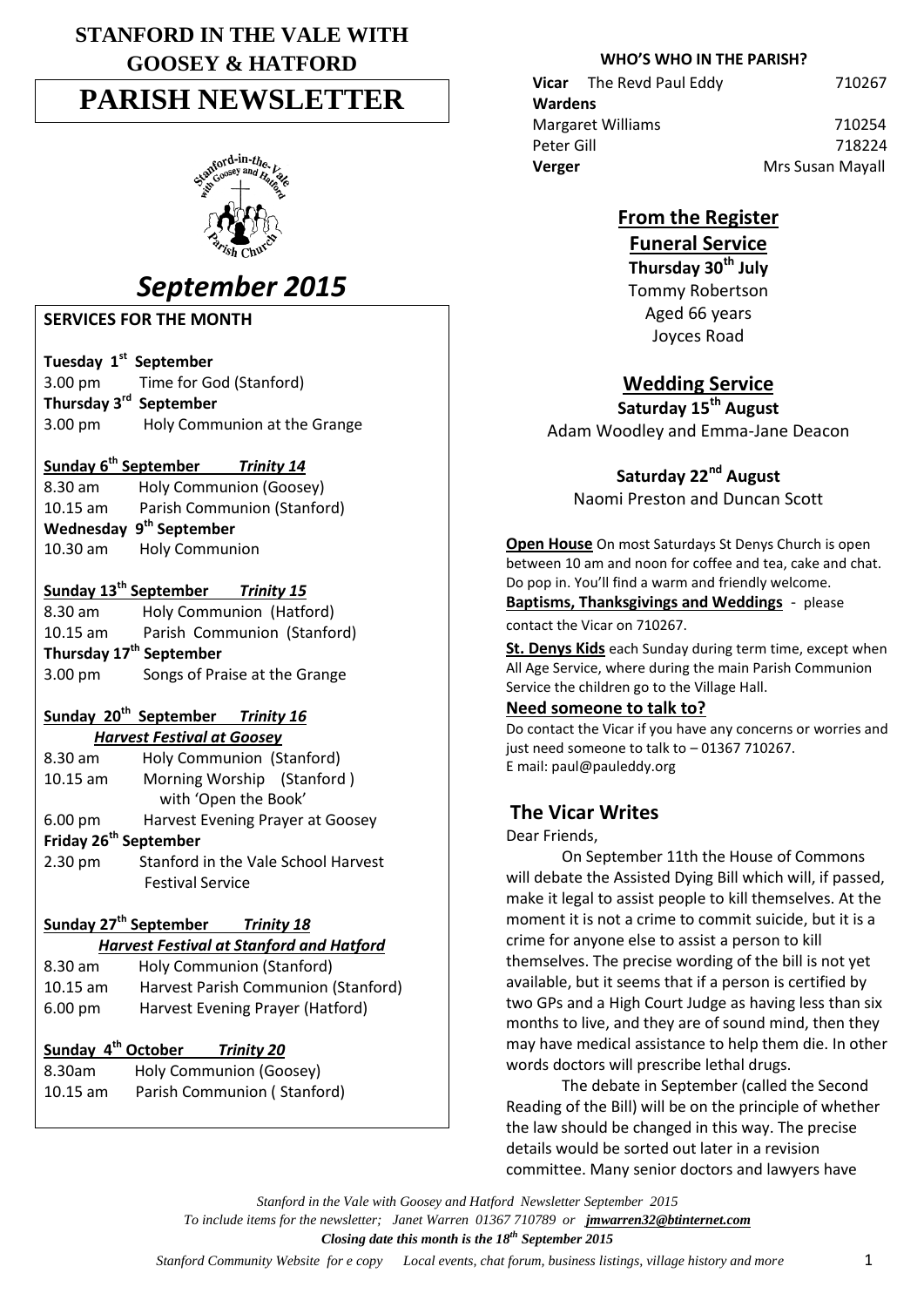considerable doubts about any so-called safeguards which may be incorporated into the law if it is eventually passed, but I am also deeply disturbed by the principle.

The bill is an attack on humanity and an attack on God. It is an attack on humanity because it assumes that some lives aren't worth living. And if some lives aren't worth living in their last six months of expected life it will not be long before people start saying that other lives are not worth living because of illness or disability at a much younger age. It is an attack on God because it pushes the lie that we are sovereign and in complete control of our lives. It is an attempt to steal God' s sovereignty. It is a refusal to submit to God as our wise and loving creator. It also pushes the lie that life will ultimately end in suffering, whereas the Hospice movement has shown that in many, many cases, it is possible to end life with dignity and pain free.

Ed Vaizey, our MP would appreciate comments from his constituents on this free vote in the House of Commons. We often complain that politicians just do what they want without listening to people. Here is an opportunity to make your views known. So please respond by writing to him at Ed Vaizey MP, House of Commons, London SW1A 0AA or by e mail at **ed.vaizey.mp@parliamentuk**. Please remember to include your full address as MPs are only allowed to deal with matters from their own constituents. Thank you. Paul **Revd Paul Eddy Vicar**

#### **Neighbourhood Plan- September Update**

Many thanks for returning the Response Forms as part of our latest Consultation. All responses will be collated by Oxfordshire Rural Community Council (ORCC) thus informing the Draft Neighbourhood Plan. When the Draft Plan is available you will be able to view online and at certain venues in the village.

#### **Oxfordshire County Council (OCC) Consultation on the possible closure of Household Waste Recycling Centres (HWRC)**

Oxfordshire County Council wants to make savings of £350,000. Their intention is to close some Recycling Centres. This means our centre here at Stanford is under **serious** threat of closure. If you want the centre to stay open you need to register your objections online from the OCC website, **[www.oxfordshire.gov.uk](http://www.oxfordshire.gov.uk/)** and click on the box at the top of the Home page highlighted "Council consulting on future of household recycling centres"" under (OCC Consultations) If you would like a hard copy of the response document

or need support to take part in this consultation please contact the council on 01865 816043 or email **[waste.management@oxfordshire.gov.uk](mailto:waste.management@oxfordshire.gov.uk)** . You can also

review hard copies of the consultation materials at all libraries.

Your Parish Council, Neighbourhood Plan Steering Committee , AGSR (A Group of Stanford Residents) and members of the Neighbourhood Action Group are presenting objections. Your individual responses will be appreciated.

#### **Oxfordshire County Council Local Bus Service Consultation**

The OCC needs to save more than £6 million on supported transport. They can save money by running services more efficiently, but savings also have to come from reducing the community subsidies and Dial-a-Ride service. OCC subsidises over 100 bus services in our county, which makes up around 9% of the bus network, so the proposals in the subsidised bus and Dial-a-Ride consultation may affect one in ten bus users and all Dial-a-Ride users. Read the consultation document and complete the online feedback form to register your views at

**[www.oxfordshire.gov.uk/stconsultation](http://www.oxfordshire.gov.uk/stconsultation)** or pick up a copy at an Oxfordshire County Council library. **Mobile Library** 

The Library Van will now visit every two weeks. The next visit will be Thursday  $10^{th}$  September and again on Thursday 24<sup>th</sup> and so on every two weeks. Times and Places are 14.35-15.05 Church Green and 15.10-15.30 Perrys Road.

#### **WHEELCHAIR LOAN**

A reminder that we have a manual wheelchair available, on free loan, to anyone in the Parish who has problems with mobility. If you would like to borrow it for yourself, or anyone visiting you, (for going to events, hospital appointments, outings or even taking someone for a ride around the village), just call Jan on 01367 710724

**A very big THANK YOU** to all those who supported my plant stall in aid of the ActionAid project in Mozambique. It raised almost £200. Also thank you to those who sponsored my ride along the Ridgeway for the same cause, both on and offline, raising another £1500. All money will be used to build a centre to support abused women, which I will be helping with. Jeanette Gill

#### **Community Bus**

If you are new to the village you may not be aware of the services that the Community Bus provides. Organised and driven by volunteers there is a regular timetable service to Faringdon and Wantage on four days a week. The timetable can be found at [http://www.stanford-in-the-](http://www.stanford-in-the-vale.co.uk/pdf/bustimetable.pdf)

[vale.co.uk/pdf/bustimetable.pdf.](http://www.stanford-in-the-vale.co.uk/pdf/bustimetable.pdf) Volunteer drivers are always needed. If you hold a driving licence obtained after January 1st 1997 you will be covered to drive a bus of this type. Training is provided under the MiDAS (Minibus Drivers' Awareness Scheme). If you could spare are interested in volunteering and could spare the

*Stanford in the Vale with Goosey and Hatford Newsletter September 2015 To include items for the newsletter; Janet Warren 01367 710789 or jmwarren32@btinternet.com Closing date this month is the 18th September 2015*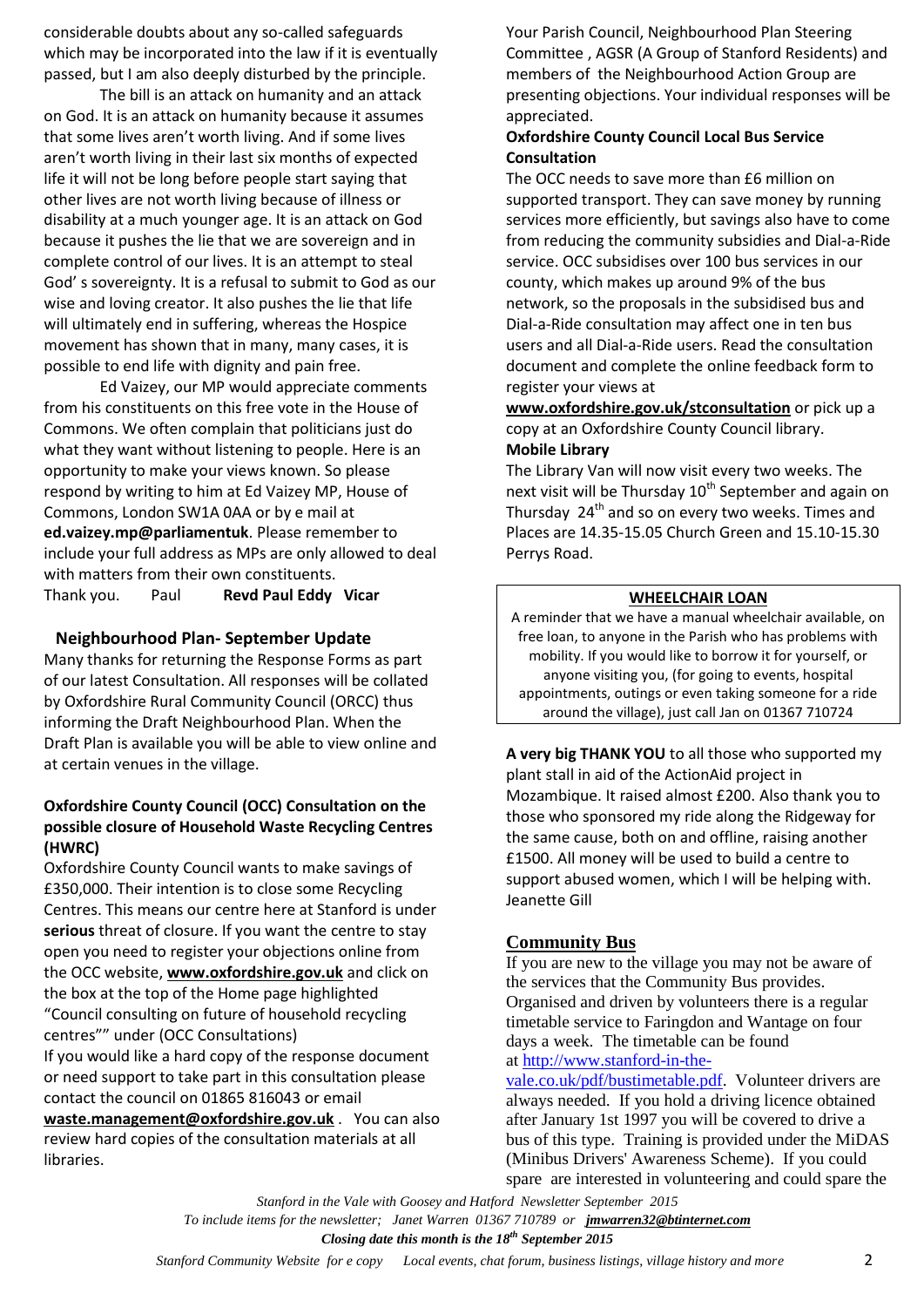occasional half day to help keep this service running then please contact John smith on 01367 710494.

### **Faringdon Heritage Day**

If there is sufficient demand the bus will run a trip to Faringdon on the afternoon **of Sunday 13th September** for the Faringdon Heritage Day. The bus will leave the village at 1.30pm and return from Faringdon at about 3.45pm. The cost will be £2.50 per head. We will only run this trip if there is sufficient demand to make it viable. If you are interested then please get in touch with John Smith on 01367 710494.

### **The next Parish Council Meeting Is on Wednesday September 2nd – 7.30pm In the Small Village Hall** All Villagers welcome **Odd Job Volunteer**

A person is required to do a variety of jobs around the village and at the Village Hall. This could be on a paid or voluntary basis.

If interested contact Janet Warren – 01367 710789 / e mail: **[jmwarren32@btinternet.com](mailto:jmwarren32@btinternet.com)**

**Village Voices** We start again on **Thursday 3rd September at 7pm in the church.** (just for the following week it'll be on Friday  $11^{th}$ , not the Thursday). If you enjoy singing – or would like to try it out – come and join us. No previous experience or expertise needed, no auditions and noone is *ever* asked to sing on their own! We're learning some Music Hall songs for a light-hearted concert on Saturday  $10<sup>th</sup>$ October.

Ask me for more details....Margaret Williams 710254

*St. Denys Church, Stanford in the Vale Saturday 5th September 2015 at 7.30 pm* MUSIC IN THE VALE PRESENTS

# *"Schubertiade"*

features Claire-Louise Lucas – mezzo–soprano, Polly Elena Armitage – flute, Heather Birt ¬– viola, David Pedder – guitar, Judith Dallosso – cello and Jonathan Darnborough – piano, performing *Letters, Lieder and Chamber Works by Franz Schubert*  Admission by programme £12.00 from Vogue Hairdressing, 28 High Street, Stanford in the Vale, 01367 710476 by reservation on 01367 718420 email

[DJPedderDPA@btinternet.com,](mailto:DJPedderDPA@btinternet.com) or at the door

### **Horticultural Show**

The show will take place in the **Village Hall on Sunday, September 6th** CLASSES FOR FLORAL ART, FLOWERS, FRUIT, VEGETABLES, DOMESTIC AND HANDICRAFT - PLUS CHILDREN'S CLASSES (Activities for the Summer Holiday?)

OPEN TO THE PUBLIC 2.15pm RAFFLE, TOMBOLA, REFRESHMENTS etc. PRODUCE AUCTION SCHEDULES AND ENTRY FORMS AVAILABLE FROM: JOHN SMITH, 5 NEVILLE WAY, STANFORD IN THE VALE (TEL.: 710494) OR "THE HUDDLE"

#### **Stanford in the Vale and District Local History Society Tuesday 8th September**

Monthly meeting in the Village Hall's Small Hall START TIME: 7:45 p.m. Title: FAR FAMED FOR SHEEP AND WOOL Speaker: SUE BURNAY Sue's talk will be about the history of East Ilsley's sheep fairs and markets - another example of the research undertaken by this noted local local historian. Visitors welcome (£2 entrance) Refreshments and raffle Further information: Contact Phil Morris, 01367 710285

### **DRAMA GROUP Tuesday 8th September 8.00pm at the Village Hall**

This is when Stanford Drama Group have their next meeting and when they will be making plans for their annual Pantomime. As always, they would love to have some new members join the group, so if you, or anyone you know, is interested in any aspect of putting on a production we would love to hear from you. **Either 'phone Barry or Yvonne on 710400 or just come along to the meeting**. It is a fun way to cheer up Tuesday evenings during the winter!

#### **Stanford Volunteer Taxi Service**. **We do need for more volunteer drivers** as for various reasons we have recently lost quite a few drivers. Can you help with this much appreciated service? Please phone Sue for more details -**01367 710255**

*Stanford in the Vale with Goosey and Hatford Newsletter September 2015 To include items for the newsletter; Janet Warren 01367 710789 or jmwarren32@btinternet.com Closing date this month is the 18th September 2015*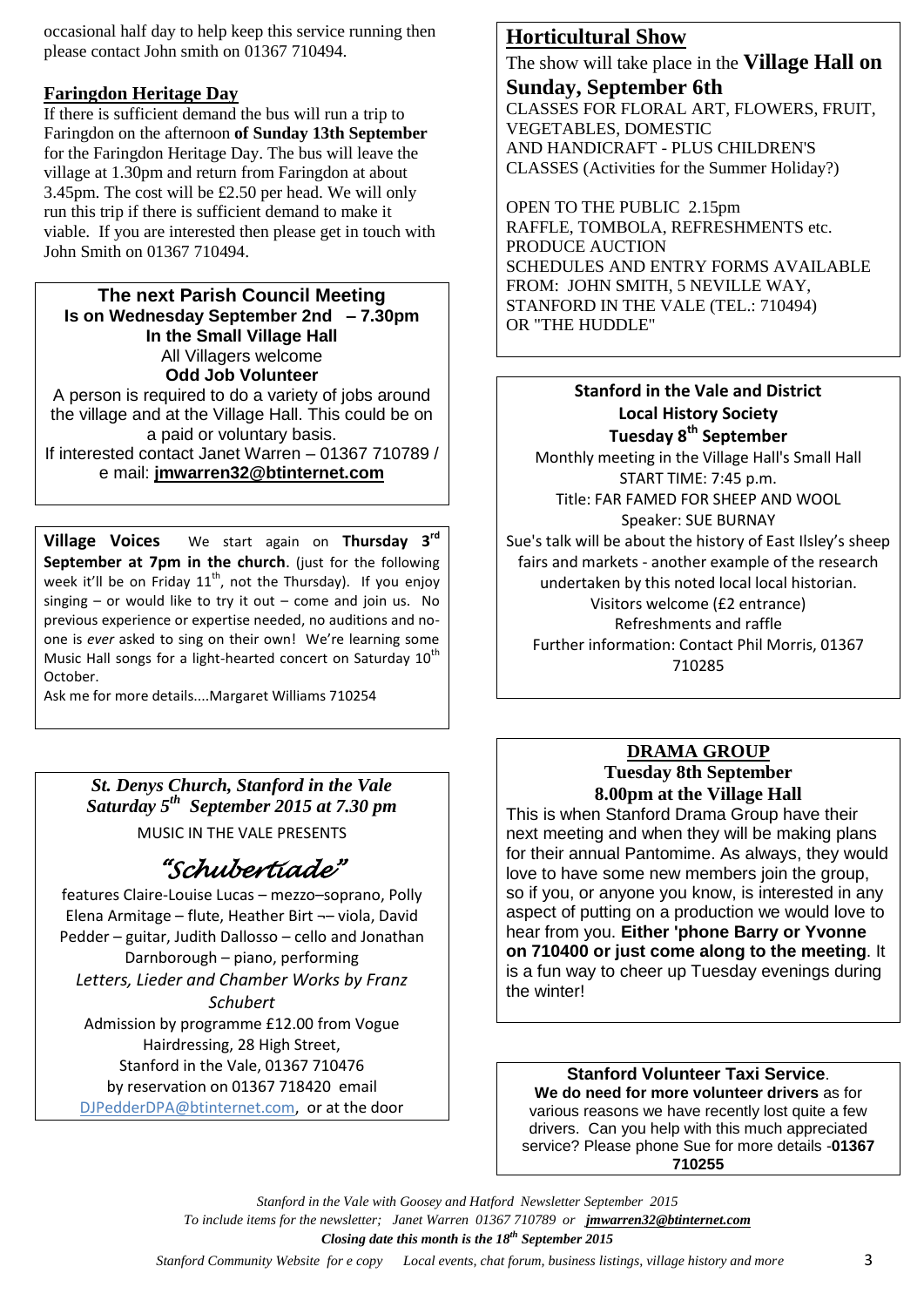

### **SOUTHMOOR CHILDREN'S CENTRE**

**MONDAY** Sensory Play – 9.30 -11.30am Sensory Play (Parent Led) – 2.00pm – 3.30pm – both at Southmoor Children's Centre. **Stay & Learn – 1.00-2.30pm at Stanford Village Hall WEDNESDAY** Stay & Learn – 10.00-11.30am at Southmoor Children's Centre

**THURSDAY** Child Minder/Parent Led Drop In – 9.15-11.30am at Southmoor Children's Centre

**Family Links** – Stanford in the Vale – Please contact centre for booking **Family Links** – Southmoor – Please contact centre for booking **Early Days** – Stanford in the Vale – Please contact centre for booking

For further details please contact Sandra Stevens on 01865 820751, email [sandra.stevens@actionforchildren.org.uk](mailto:sandra.stevens@actionforchildren.org.uk) or call in at Southmoor Children's Centre, Laurel Drive, Southmoor, OX13 5DJ

#### **U3A - THE UNIVERSITY OF THE THIRD AGE – THURSDAY 10th SEPTEMBER 2015**

Faringdon & District U3A are holding their monthly meeting on **Thursday 10th September 2015** in the Faringdon Corn Exchange at 2.30pm. The speaker is **Michael Bull who will talk on "The Do's and Don'ts of Antique Collecting".** Michael is a regular speaker at other U3As in the Thames region. Come and enjoy his talk whether or not you collect antiques. This afternoon is free to U3A members but £1.50 to visitors. Further information from the Chairman – faringdondistrictu3a.wordpress.com or 01367 241 241.

#### **SuperHome Open Day Saturday 12th September 10am-2pm 4 St Denys Close, Stanford in the Vale, SN7 8NJ**

This year we have been experimenting with solar cooking. You will be able to see the sun oven and perhaps sample some sun-cooked food if the weather is suitable.

SuperHomes open days are a good opportunity to see green technologies in use, and to hear about the pros and cons from people living with them. We have installed various measures including a wood pellet boiler, PV solar panels, plug-in electric car, insulation, super-efficient toilet, and a toilet which reuses grey water. These have been estimated as leading to a 93% reduction in household carbon emissions. Further details and reviews: [www.superhomes.org.uk/138](http://www.superhomes.org.uk/138)

#### **Stanford Art Group Monday 14th September 2015.**

Stanford Art Group meeting in the Village Hall at 7.15pm. Workshop with music led by David Morton. Come and enjoy a fun evening, refreshments provided. All very welcome, visitors £4. For more info 01376 710754

#### **STANFORD IN THE VALE WOMEN'S INSTITUTE Will meet in the Village Hall at 7.30pm on Wednesday September 16th**.

when Jane Stubbs will give a talk on "The lives of Women in Victorian times" Visitors are always welcome £3.00 to non members

### **Saturday 19th September Fairtrade Stall**

St Denys Church 10am - noon We sell Fairtrade items supplied by the Mustard Seed in Faringdon

#### **Stanford Art Group Autumn Exhibition. Sat Sept 19th and Sun Sept 20th Open 12 noon to 6pm.** Venue. The Vine. Mill Farm, Stanford in the Vale

### **Stanford-in-the-Vale Gardening Club Wednesday 23rd September at 7.30p.m. in the large Village Hall**

The Speaker is Nick Wray. The topic is "The Voyages of the Beagle". The competition is for flowers and/or leavers of an exotic plant from your garden which are to be labelled. Refreshments and raffle afterwards. Visitors £3.00 Contact Rosemary Packer tel. 01367 710445

*Stanford in the Vale with Goosey and Hatford Newsletter September 2015 To include items for the newsletter; Janet Warren 01367 710789 or jmwarren32@btinternet.com Closing date this month is the 18th September 2015*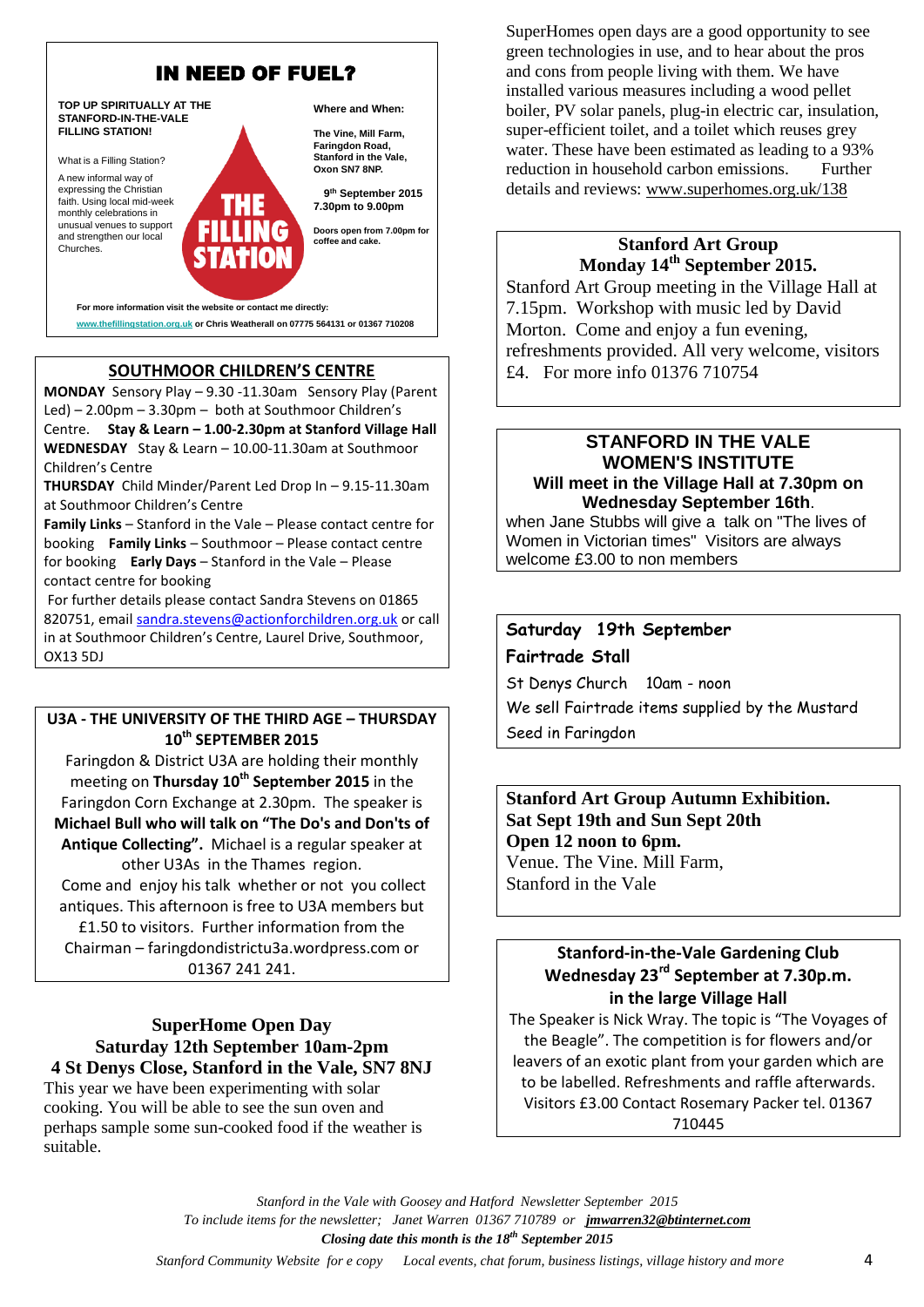### **Churchyard Working Party**

Can you spare an hour or two to help with a variety of jobs in the churchyard on **Saturday 26 September**

Just turn up any time from 9,30am onwards. Your contribution will be most welcome and it will help to keep the Churchyard in good order for the benefit of the whole village. Margaret Grant.

### **Advance Notices**



125 days until Christmas! CAP Money is a simple, yet highly effective money management course that teaches people

budgeting skills and a cash-based system that really works.

This course will help anyone to get more in control of their finances, so they can save, give and prevent debt St Denys Church has partnered with **Christians Against Poverty** to offer CAP Money courses in our community

The service we offer is completely free **Call John & Ness Baker 01367 718536 or email [johnnessbaker@btinternet.com](mailto:johnnessbaker@btinternet.com) or visit www.capmoney.org.uk to find out more or**

**register for the 3 session course starting 7.30pm Thursday 8th October 2015**

### **NCT Nearly New Sale at Faringdon Leisure**

**Centre, Sunday 11th October 2015** from 15:15 (15:00 for heavily pregnant women and NCT members) to16:30. Entry £1 per adult. Bargains galore on baby and toddler clothing, toys, books, and equipment such as pushchairs, cots, and highchairs. Don't miss out!

For more information (including if you should wish to sell or advertise at this NCT sale) see http://www.nct.org.uk/branches/faringdon."

#### **September – Stanford Pre-school News**

Welcome back to a new term and a special welcome to our new families joining us this year. We look forward to working with you all.

This term we will spend time getting to know our new children and ensuring everyone is settled and happy.

Our first topic this term is All About Me. We will be drawing self- portraits, talking about our families, and thinking about growth and change and similarities and differences.

You will no doubt see us out for walks around the village on our Listening Walk, and we will also use this an opportunity to talk to the children about road safety.

Our Pre-School AGM is on **Tuesday 20th October** and we are always looking for new members on our committee.



We are the School Council of Stanford in the Vale CE Primary School. Please read our school report below. **Welcome to all the new children joining us in September!**

On the 3rd September we will be welcoming a class of new children into our Foundation Stage class. We hope that they are all excited after spending a few days with us in July. We will also be welcoming new children into other classes throughout the school. We can't wait to see everyone and get started with the new term!

#### **Next Year**

We are looking forward to the beginning of a successful year, and we can't wait to start our exciting new topics. This is what we will be learning about:

**Sunflower Class:** Our topic will be 'The Gruffalo'. We will be finding out about autumn time and doing a Gruffalo Hunt welly walk.

**Snowdrop Class:** Our topic will be 'Watch Out! Dinosaurs About'. We will be performing a dinosaur song dressed in dinosaur masks.

**Buttercup Class:** Our topic will be 'Julia Donaldson and Friends' and we will be visiting Westonbirt Arbouretum. **Bluebell Class:** Our topic will be 'Time Travellers: Flint, Roundhouses and Mosaics'. We will be going back in time to find out how people used to live in Britain and how things changed over time.

**Poppy Class:** Our topic will be 'Roald Dahl' and we will be visiting Cadbury World.

**Orchid Class:** Our topic will be 'Ancient Egypt'. We will be finding out all about the Egyptians.

**Forget-me-Not:** Our topic will be 'The Horrible History of Hastings to Hiroshima'. We are also going on our PGL residential visit.

#### **Diary Dates**

Our Harvest Festival will take place on **Friday 25th September at 2.30.** This service will take place at St Denys' Church.

Thank you for reading our report.

To include items in October's newsletter please send to **[jmwarren32@btinternet.com](mailto:jmwarren32@btinternet.com)** or telephone 01367 710789 and leave a message. Closing date: **18th September 2015** 

*Stanford in the Vale with Goosey and Hatford Newsletter September 2015 To include items for the newsletter; Janet Warren 01367 710789 or jmwarren32@btinternet.com Closing date this month is the 18th September 2015*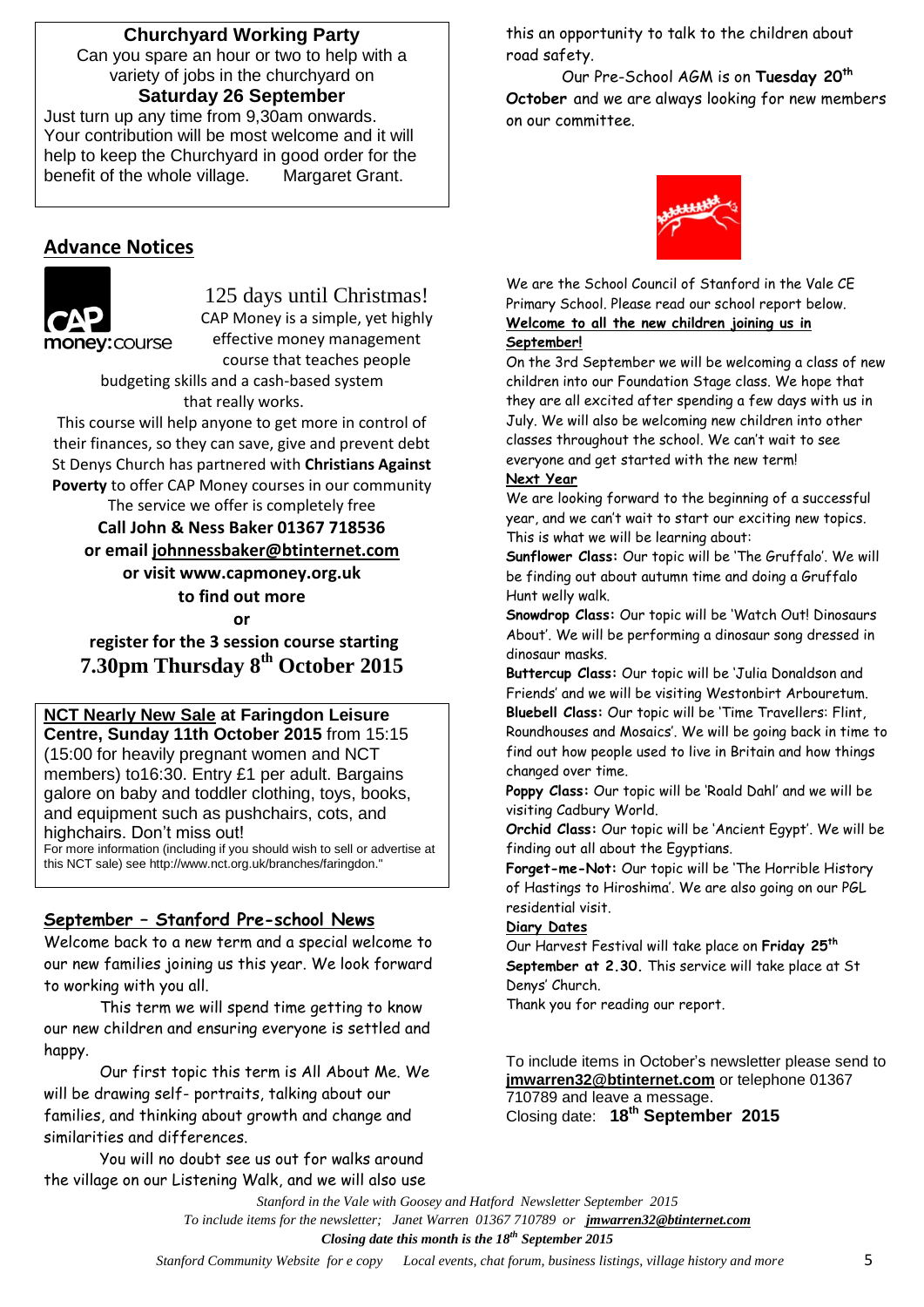

# **TRAFFIC REGULATION NOTICE ROAD TRAFFIC REGULATION ACT, 1984**

|                  | Notice is hereby given pursuant to Section 14(2) of the Road Traffic Regulation Act, 1984,                                                                       |
|------------------|------------------------------------------------------------------------------------------------------------------------------------------------------------------|
|                  | that the Oxfordshire County Council                                                                                                                              |
|                  | TEMPORARILY PROHIBITS THE USE OF AND WAITING ON THE HIGHWAY                                                                                                      |
|                  | <b>BY ALL MOTOR VEHICLES</b>                                                                                                                                     |
| <b>LOCATION:</b> | <b>Cottage Road, Stanford-in-the-Vale</b>                                                                                                                        |
| <b>REASON:</b>   | to facilitate carriageway repairs                                                                                                                                |
| <b>DURATION:</b> | Starting on Tuesday 1st September 2015 - 4 days                                                                                                                  |
|                  | The anticipated completion date is Friday 4 <sup>th</sup> September<br>2015                                                                                      |
|                  | (Traffic Regulation Notices cover a maximum of 5 consecutive days.)                                                                                              |
| <b>ACCESS:</b>   | limited access will be maintained for emergency service vehicles and<br>for frontages within the closed section of road, subject to the progress<br>of the works |

**The "No Waiting" restriction means that wherever there are in place yellow "No Waiting" cones, you will not be able to park vehicles on the highway.** 

**SUGGESTED ALTERNATIVE ROUTE for local and through traffic: Chapel Road, Church Green, Joyce's Road and vice versa**

Myleup

Mark Kemp, Deputy Director – Commercial

Environment & Economy **Date 17th August 2015**